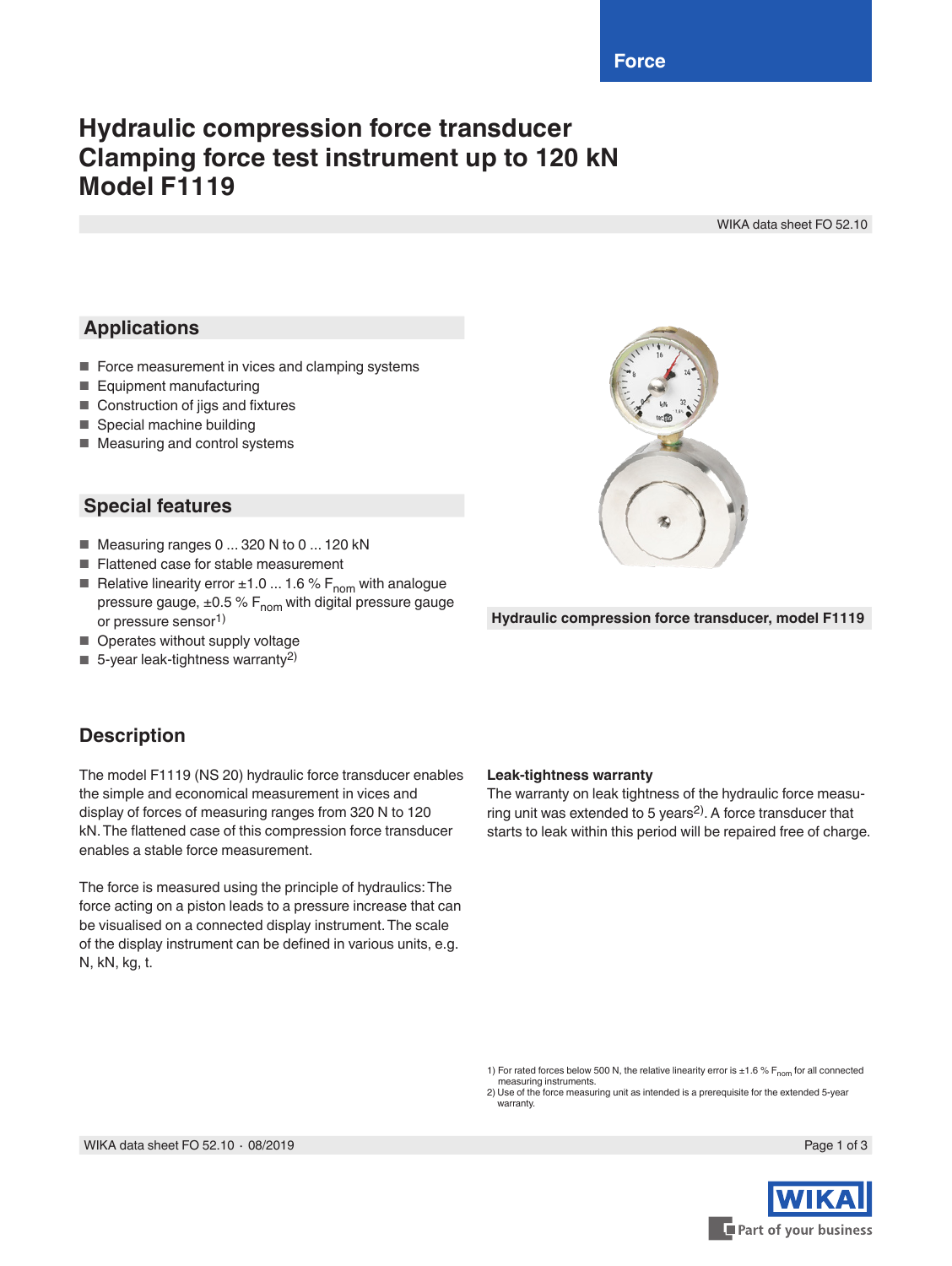## **Specifications per VDI/VDE/DKD 2638**

| Model F1119                                                                                            |                                                                                                                                                                |
|--------------------------------------------------------------------------------------------------------|----------------------------------------------------------------------------------------------------------------------------------------------------------------|
| Rated force F <sub>nom</sub>                                                                           | 0  320 N to 0  120 kN                                                                                                                                          |
| <b>Nominal size</b>                                                                                    | <b>NS 20</b>                                                                                                                                                   |
| <b>Display</b><br>■ Standard<br>■ Option                                                               | Pressure gauge 213.40 (NS 63)<br>Digital pressure gauge DG-10<br>Pressure sensor (on request)                                                                  |
| Relative linearity error d <sub>lin</sub><br><b>■</b> Standard<br>■ Option                             | $\leq \pm 1.6$ % F <sub>nom</sub> (analogue display) <sup>1)</sup><br>$\leq \pm 0.5$ % F <sub>nom</sub> (pressure sensor/digital pressure gauge) <sup>1)</sup> |
| Limit force $F_L$                                                                                      | 100 % $F_{nom}$                                                                                                                                                |
| Breaking force F <sub>B</sub>                                                                          | $> 130 \% F_{nom}$                                                                                                                                             |
| Rated displacement S <sub>nom</sub>                                                                    | $< 0.5$ mm                                                                                                                                                     |
| Rated temperature range B <sub>T, nom</sub>                                                            | $-25+50$ °C                                                                                                                                                    |
| Ingress protection                                                                                     | IP65 per EN/IEC 60529                                                                                                                                          |
| Case                                                                                                   | Stainless steel                                                                                                                                                |
| <b>Piston</b>                                                                                          | Stainless steel                                                                                                                                                |
| <b>Mounting type</b><br>■ Standard<br>■ Option                                                         | <b>Direct</b><br>Adapter, capillary, measuring hose for "separation without any losses"                                                                        |
| <b>Fill fluid</b>                                                                                      | Glycerine 70 %, water 30 %                                                                                                                                     |
| Weight in kg<br>$\blacksquare$ with pressure gauge 213.40 (NS 63)<br>with digital pressure gauge DG-10 | 1.8<br>$\overline{2}$                                                                                                                                          |

1) For rated forces below 500 N, the relative linearity error is  $\pm 1.6$  % F<sub>nom</sub> for all connected measuring instruments.

#### **Dimensions in mm**



The sealed threaded connections of the hydraulic force transducer must not be loosened! Non-compliant handling invalidates the warranty and a measuring function is no longer assured.

 $\tilde{\bm{\iota}}$